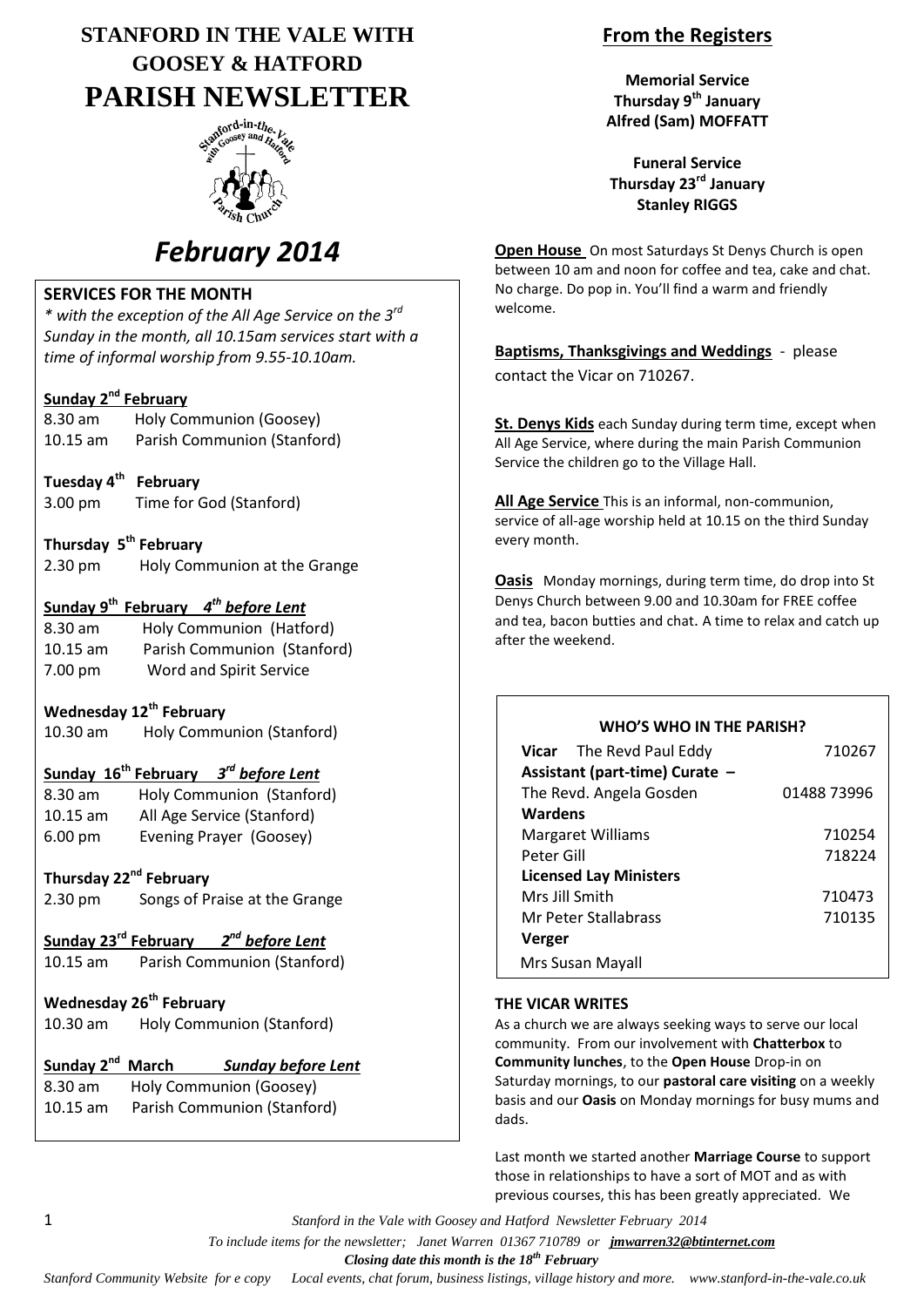hope in due course to look at areas like **Parenting Courses** for those who want encouragement and support and to offer a more formal **Bereavement Support Team.**

One issue which has come up recently in the parish as a concern amongst parents is **Internet safety** for children, both in terms of access via the web to all sorts of images, and, access to people via social media. A number of parent have been concerned to bring themselves up to date with technology as it advances at such a speed and , how they can help keep their children safe and talk to them about this issues in a non-confrontational way.

There are a number of charities with experts in this area who offer training and information events for groups of people. If there was sufficient interest in the village I would be very happy to organise a night and invite an expert along to advise all those of us who, as parents, are very concerned.

If you are interested in such an event, please can I ask you to email me at **[paul@pauleddy.org](mailto:paul@pauleddy.org)** or call me on 710267 with your name and contacts and I will be in touch.

Yours Paul Revd Paul Eddy Vicar

## **Thank You**

#### **Friends of Stanford School**

A big thank you to everyone who supported our first ever Winter Wonderland. Father Christmas and the ice rink were both very popular and after the hire of the ice rink, we made a profit of £551.15. The money is being put towards improvements to the outside play equipment.

#### **Stanford Village Hall Management Committee News**

**A big thank** you to Mrs Gill Iles who retired from being caretaker of the Village Hall at the end of December. She began as the Hall cleaner when it opened in 1983 and later took over extra responsibilities and became the caretaker. All through this 30 years service Gill has been very dedicated and helped to keep the Hall in the excellent state it is today. At a thank you reception attended by past members of the Village Hall Management Committee Gill and Chick were presented with a wooden garden seat as a token of our appreciation.

Mrs Haley Noble has now taken over as the Hall cleaner.

Another big **thank you** to all who came to the Christmas Bingo at the beginning of December where nearly £ 600.00 was raised for the Hall funds. The success of the event would not be possible without the generous prize donations from local businesses and people, plus the help provided on the night.

Anyone wishing to hire the Village Hall should contact Angie Rolls – 01367 718112

**I would like to say thank you to all past and present Village Hall Committee members for Wednesday 8th January. Gill**

## **Stanford in the Vale Neighbourhood Plan**

In October last year, a meeting was called in the Village Hall to discuss the numerous housing development issues facing our Village.

Over 200 people attended with the majority concerned about the scale of current developments being proposed. This could result in nearly 200 new homes being built in the village!!

We are all aware of the stated requirement for more houses to be built, to accommodate the country's changing housing needs. However, our village appears to be a target for developers primarily because of the house building targets not being met in the Vale. There is a very real danger that, despite the unsuitability of these developments being identified by our community, the Parish Council and the District Council, other more distant authorities will still approve these schemes on appeal.

One of the options presented, which enables communities to have a say on the developments in their communities, was the concept of a Neighbourhood Plan. This legal document would establish general planning policies for the development and use of land in our neighbourhood, such as where new properties should be built, their use, what they should look like, etc.

It should allow us to specify the right type of development for Stanford, However it must conform to the housing and other development needs specified by Local and Central Government.

Whilst our Plan cannot prohibit further developments it will allow our voices to be heard a little louder, therefore, the majority of those present agreed we should prepare one for Stanford.

The Parish Council, acting on this, have made application to the Vale of the White Horse District Council stating we will be producing a Neighbourhood Plan for the Parish.

A Steering Committee has been formed and two meetings held. Good progress has been made: a constitution drawn up, specific roles identified and allocated, a draft vision statement prepared, reviews of previous housing surveys undertaken, etc. Altogether a very promising start. However there is much still to be done!

As the Plan progresses the aim is to involve as many of you as possible in its development. You will ultimately have the final say as it will be subject to a referendum, it will only be submitted if it is approved by the majority of you.

2 *Stanford in the Vale with Goosey and Hatford Newsletter February 2014*

 *To include items for the newsletter; Janet Warren 01367 710789 or jmwarren32@btinternet.com*

 *Closing date this month is the 18th February*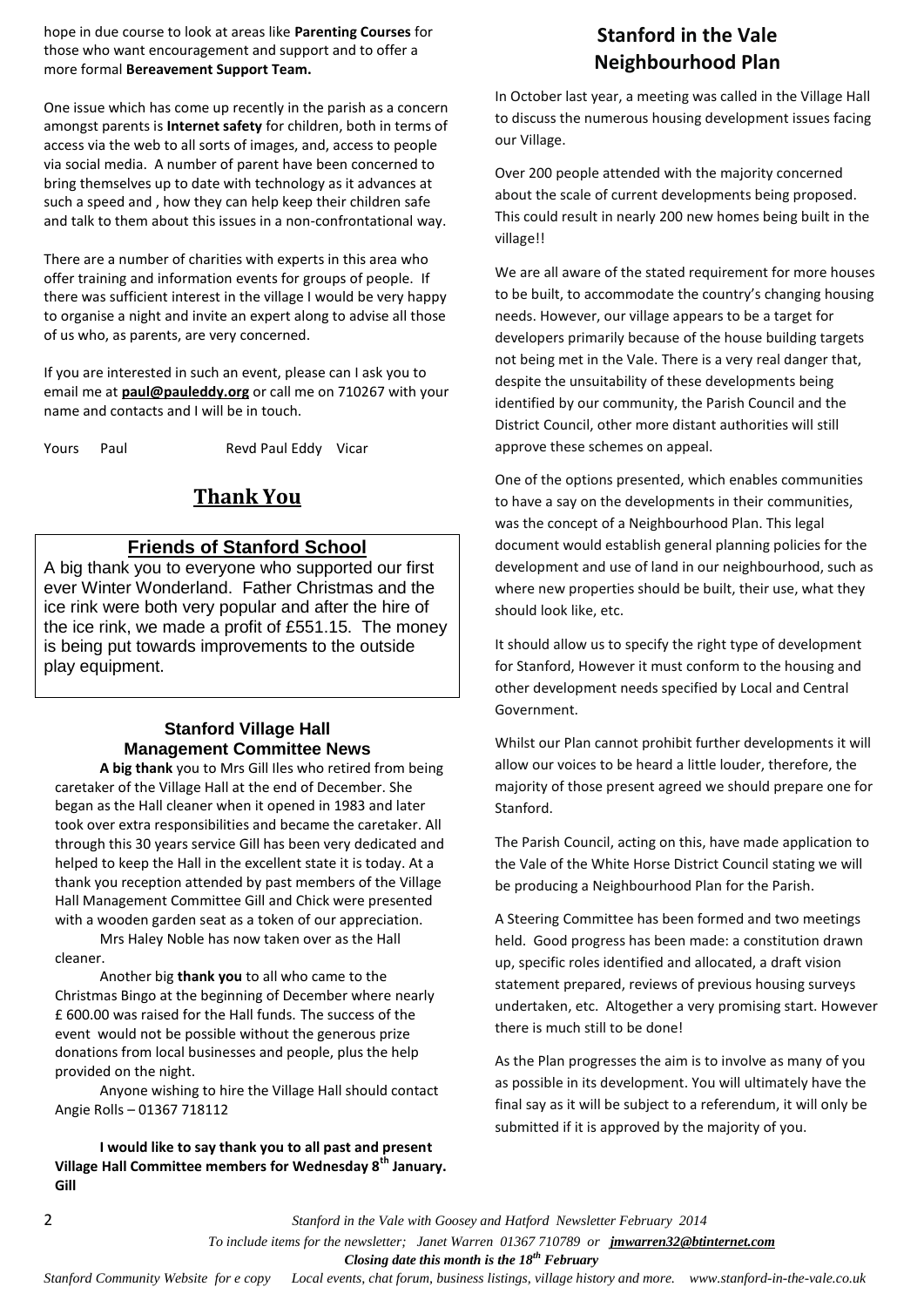We hope you will support the activities to produce the Neighbourhood Plan and the goal to make Stanford a better place to live, work and play. Thank you

#### **Stanford in the Vale Neighbourhood Plan Steering Group.**

## **RED RIDING HOOD**

Have you got your tickets yet? If not, call in at The Vogue before they all go!

> **6th, 7th, 8th February Stanford Village Hall**

Doors open 7.00pm for 7.30 start Matinee on Saturday 2.30pm Don't miss this fun, family pantomime. (More details can be found on Village website) Tickets: £6/£4 concessions Further enquiries 01367 710400

**Nicola Blackwood MP** for Oxford West & Abingdon will give a talk on local issues at **Shellingford Village Hall Friday 7th February, doors open at 7.30pm**. Tickets £15.00 to include hot supper and welcome drink from the Stanford, Hatford, Goosey and Shellingford Conservative Branch. Please apply to Carol Griffin, Ashdown House, Church Green, Stanford in the Vale, SN7 8HU. Tel. 01367 718090, email: g81[8griffin@armymail.mod.uk.](mailto:g818griffin@armymail.mod.uk)Cheques payable to WCCA.

Please apply early.

Non-members welcome!

#### **Stanford Art Group Monday 10th February 2014 Stanford Village Hall at 7.15pm.**

Come along and enjoy a glass of wine. Join in the fun of the Turn-Up competition. Support the group in making decisions which will help the group move forward. Visitors free. For more info 01367 710754

## **Friends of Stanford School Bags 2 School**

We are collecting unwanted clothes and shoes, to raise funds for Stanford school. Please drop off any bags of unwanted clothes to the school office on **Tuesday 11th February** between 3.30pm - 7pm, ready for collection on Wednesday 12th Feb at 9am. Thank you.

### **Stanford Volunteer Taxi Service**

A reminder that Sue Ward is the organiser the Volunteer Taxi Service so if you need transport for a medical appointment please phone her **on 01367 710255** . There is always a need for more volunteer drivers.

Maybe you could help with this too.

### **STANFORD IN THE VALE AND DISTRICT LOCAL HISTORY SOCIETY**

**Tuesday, 11<sup>th</sup> February, at Stanford Village Hall,<br>Small Hall Start time 7:45 p.m.** Start time **7:45 p.m.** There will be a short AGM before our talk. Speaker: JOHN TRAVIS Title: A FAMILY LOST AND FOUND Our Chairman's illustrated talk tells how his family history research has unravelled a mystery and revealed a fascinating story. Visitors welcome (£2 entrance) Refreshments and raffle Further information: Contact Phil Morris, 01367 71028

## Kingdom Come

with Roy Godwin Of Ffald y Brenin Roy Godwin is co-author of The Grace

**Outpouring**, a captivating account of the spirituallyunexpected unfolding of the tangible presence of God at the Welsh retreat centre, Ffald-y-Brenin. There have been visions of Jesus, angelic messengers,multiple miracles and a steady stream of non-believers seeking to understand the encounter with God that they experience as theyventure near the site. Come and be inspired by Roy's passion to see local houses of prayer established in every town and village across

the UK… churches filled with Christians who want to bless each other… who want to pray, then stand back and watch God at work, changing lives before their very eyes

An evening of worship and the Word Wednesday, 12th February 7.30 pm, Stanford in the vale village Hall SN7 8LX, refreshments from 7.00 pm,

No charge, but a collection will be taken

## **THE UNIVERSITY OF THE THIRD AGE**

Faringdon & District U3A **Thursday 13th February** 2.30pm CORN EXCHANGE, FARINGDON Bernie Tidmarsh will talk about his life as a working Farrier Further information from Sylvia Bowley (Chairman) 01367 241296 Faringdondistrictu3a.wordpress.com

To include items in March's newsletter please send to **[jmwarren32@btinternet.com](mailto:jmwarren32@btinternet.com)** or telephone 01367 710789 and leave a message. Closing date: **18th February 2014** Thank you

3 *Stanford in the Vale with Goosey and Hatford Newsletter February 2014*

 *To include items for the newsletter; Janet Warren 01367 710789 or jmwarren32@btinternet.com*

 *Closing date this month is the 18th February*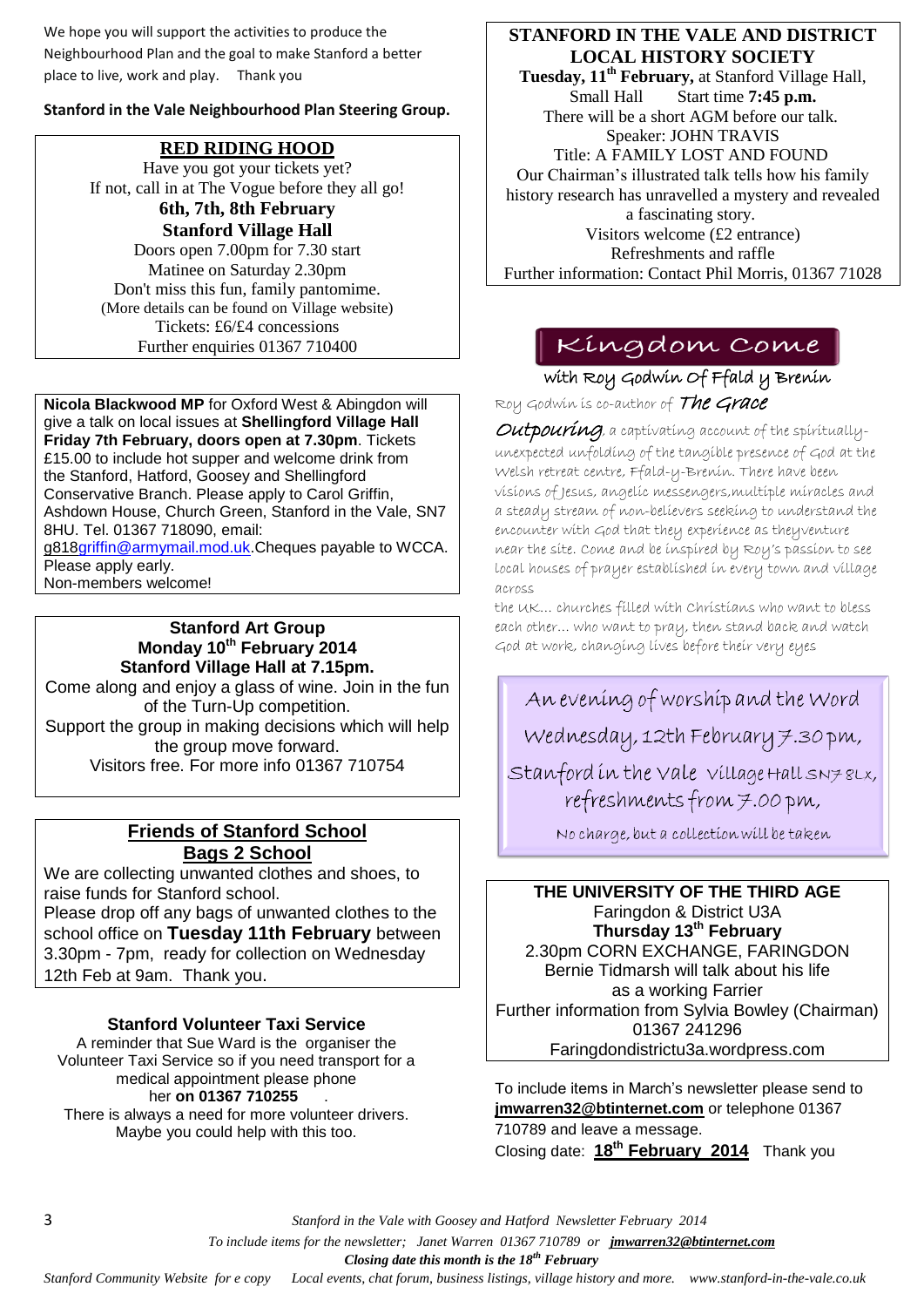#### **Saturday 15th February Fairtrade Stall 10am – Noon St Denys Church**

We have a wide range of goods available; from chocolate treats, to tea and sugar, dried fruit, rice and olive oil - all fairly traded. If we don't have what you're looking for, we can order other Traidcraft products, and can also take regular orders.

#### **STANFORD IN THE VALE WOMEN'S INSTITUTE will meet in the Village Hall at 7.30p.m. on Wednesday 19th February 2014** Subject:Hilarious Hats Speaker:Alex Stanbrook

**Stanford-in-the-Vale Gardening Club** The next meeting will be on **Wednesday 26TH February 2014** in the large hall of the Village Hall at 7.30pm The speaker will be a representative of Bampton Nurseries. The competition will be a photograph of 'Trees in winter.' Refreshments and a raffle Visitors are welcome for a small entry fee. Further information from Rosemary Packer tel. 01367 710445

## **Advance Notice**

### **Friends of Stanford School Quiz night** with a curry - **Friday 21st March**, at Stanford in the Vale Primary School Doors open 7pm. Quiz starts 7.45pm Max team size 6 Licensed bar Tickets £10 per person, includes food. Available from the school office 01367 710474 or Eva Geekie on 07936488998 Everyone welcome

### **February – Stanford Pre-school News**

This term we have been busy making and icing our cakes, which all the children have thoroughly enjoyed! The children have also made their calendars, marking down special dates and learning how to count off days to look forward to a future date. We have had several offers for help with celebrating the Chinese New Year of the Horse. We will be visiting horses in their field, having a horse visit us and learning about what horses need through the loan of horse equipment. We are so

grateful for all your help to enable us to give the children a bit more knowledge about horses. There have been some staffing changes at preschool and we'd like to welcome Natasha and Katie to the team. They have settled in well and will begin training with us in a few weeks time. We have also had four new families join us this term and we welcome you all too and look forward to working with you. Pre-school is all about partnership and working with parents to ensure that children's learning and development progress well, and we really appreciate all the lovely support we get from our parents without whom our Outstanding pre-school would not be possible – thank you



We are the School Council of Stanford in the Vale CE Primary School. Please read our school report below.

#### **Sunflower Class**

Our topic this term is Bumpus, Jumpus, Dinosaurumpus. We will be finding out about fossils and maps. We will also be visiting the National History Museum in Oxford.

#### **Snowdrop Class**

We are learning about Magical Creatures. We will be making clay models and finding out about the Loch Ness Monster.

#### **Buttercup Class**

We are finding out all about Australia. We are looking forward to making bean bags and doing some Aboriginal art.

#### **Bluebell Class**

Our topic is Survival in the Jungle. We are most looking forward to our survival day and finding out about fierce animals.

#### **Poppy Class**

In Poppy Class, out topic is Lights, Camera, Action. Some of our topic will be a surprise but we will be having an Oscars Day!

#### **Orchid Class**

Our topic is Spy Kids. We will be investigating and making spy gadgets in Design and Technology.

#### **Forget-me-Not**

Our topic is How the World Works. We are looking forward to lots of scientific investigations and having scientists come into school.

#### **Dates for your diary:**

**Friday 14th February:** Please join us in our school hall for our second Sharing Assembly of the year. The assembly starts at 2.15pm.

Thank you for reading our report.

4 *Stanford in the Vale with Goosey and Hatford Newsletter February 2014*

 *To include items for the newsletter; Janet Warren 01367 710789 or jmwarren32@btinternet.com*

 *Closing date this month is the 18th February*